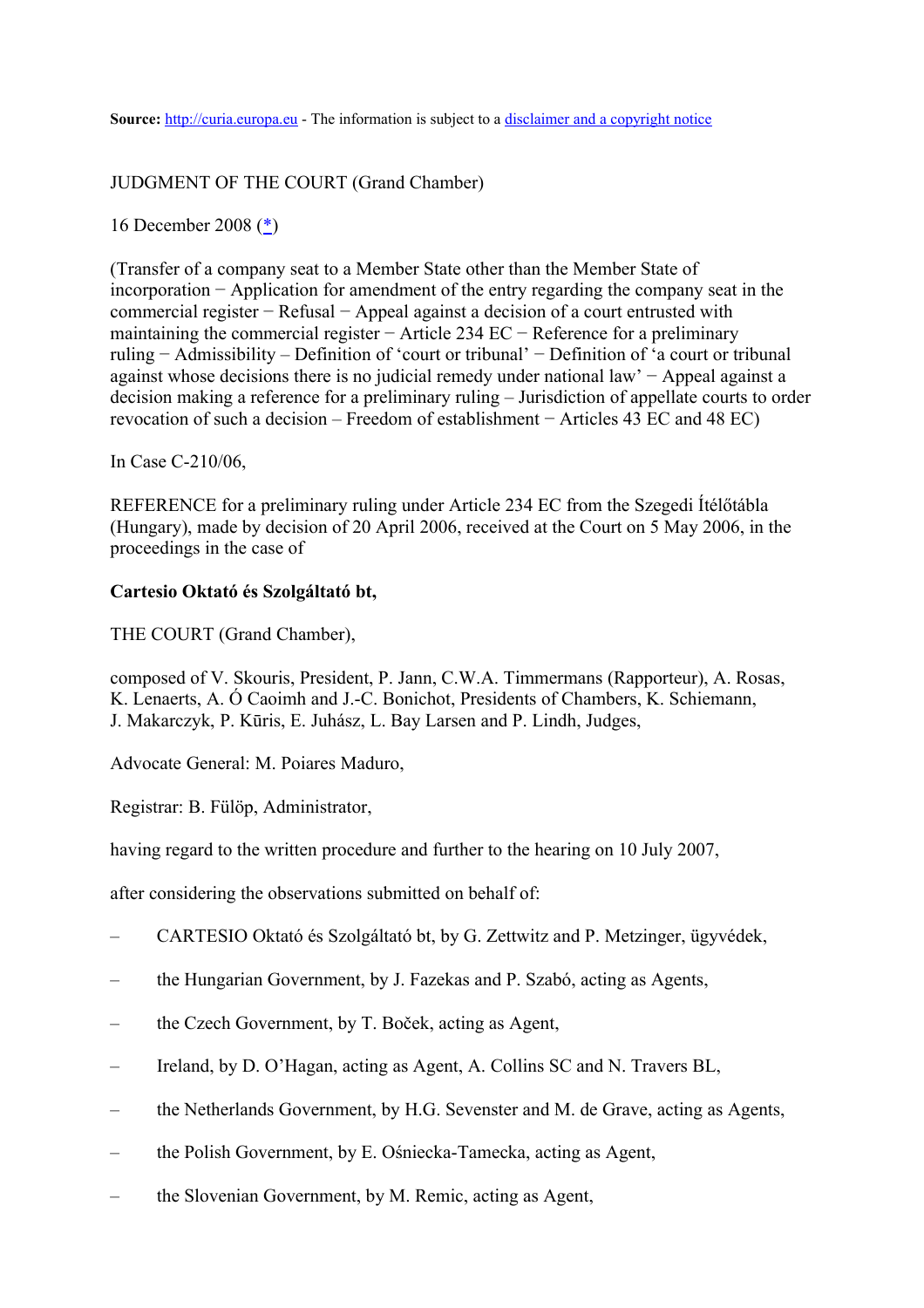– the United Kingdom Government, by T. Harris, acting as Agent, and J. Stratford, Barrister,

– the Commission of the European Communities, by G. Braun and V. Kreuschitz, acting as Agents,

after hearing the Opinion of the Advocate General at the sitting on 22 May 2008,

gives the following

## **Judgment**

1 This reference for a preliminary ruling concerns the interpretation of Articles 43 EC, 48 EC and 234 EC.

2 The reference was made in the context of proceedings brought by CARTESIO Oktató és Szolgáltató bt ('Cartesio'), a limited partnership established in Baja (Hungary), against the decision rejecting its application for registration in the commercial register of the transfer of its company seat to Italy.

# **National legal context**

## *The law relating to civil procedure*

3 Article 10(2) of Law No III of 1952 on civil procedure (a Polgári perrendtartásról szóló 1952. évi III. törvény: 'the Law on civil procedure') states:

'At second instance:

…

(b) appeals arising from cases dealt with by regional courts or courts of Budapest shall be heard by appeal courts.'

4 Article 155/A of the Law on civil procedure provides that:

'(1) The court may ask the Court of Justice of the European Communities for a preliminary ruling in accordance with the rules laid down in the Treaty establishing the European Community.

(2) The court shall make the reference for a preliminary ruling by order and shall stay the proceedings …

(3) An appeal may be brought against a decision to make a reference for a preliminary ruling. An appeal cannot be brought against a decision dismissing a request for a reference for a preliminary ruling.

…'

5 Under Article 233(1) of the Law on civil procedure: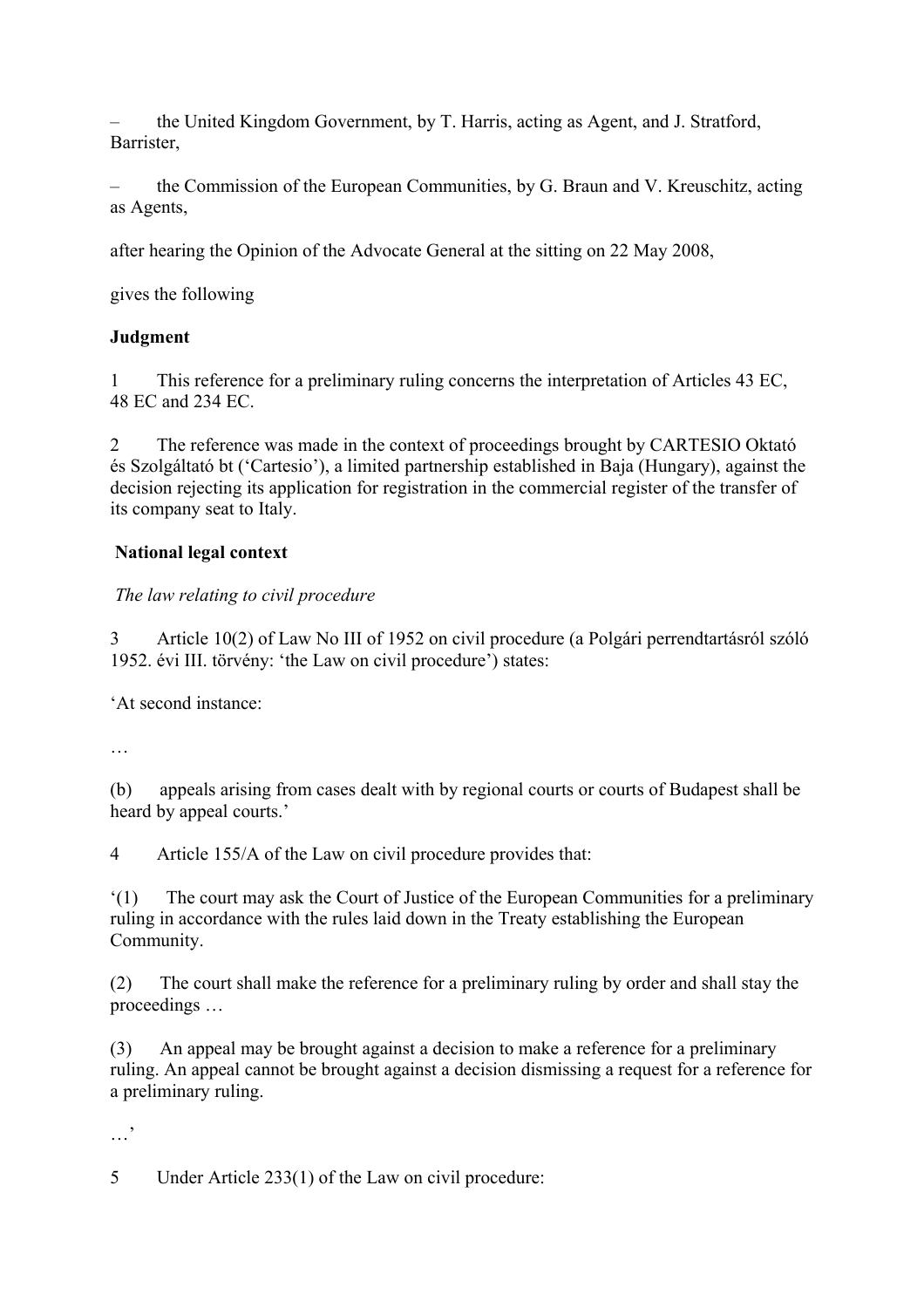'Save as otherwise provided, appeal proceedings may be brought against the decisions of courts of first instance …'

6 Article 233/A of that law provides that:

'An appeal may be brought against orders made at second instance in respect of which a right of appeal exists under the rules applicable to proceedings at first instance …'

7 Article 249/A of the Law on civil procedure states that:

'Appeal proceedings may also be brought against a decision made at second instance dismissing a request for a reference for a preliminary ruling (Article 155/A).'

8 Article 270 of the Law on civil procedure is worded as follows:

'(1) Save as otherwise provided, the Legfelsőbb Bíróság [Supreme Court] shall hear appeals on points of law. The general rules shall apply mutatis mutandis.

(2) The parties, interveners and persons affected by the decision may, in respect of the part of that decision which refers to them, bring an appeal on a point of law before the Legfelsőbb Bíróság against final judgments and orders which bring proceedings an end, pleading infringement of the law.

…'

9 Article 271(1) of the Law on civil procedure provides that:

'No appeal shall lie:

(a) against decisions which have become final at first instance, except in cases which are permitted by law;

(b) where one party has failed to exercise the right to bring an appeal and the court of second instance, hearing the appeal brought by the other party, confirms the decision at first instance;

…'

10 Under Article 273(3) of that law:

'The institution of appeal proceedings shall not have suspensory effect but, where a party so requests, the Legfelsőbb Bíróság may exceptionally suspend enforcement of the judgment …'

# *Company law*

11 Article 1(1) of Law No CXLIV of 1997 on commercial companies (a gazdasági társaságokról szóló 1997. évi CXLIV. törvény) provides that:

'This Law shall govern the incorporation, organisation and functioning of commercial companies which have their seat in Hungary; the rights, duties and responsibilities of the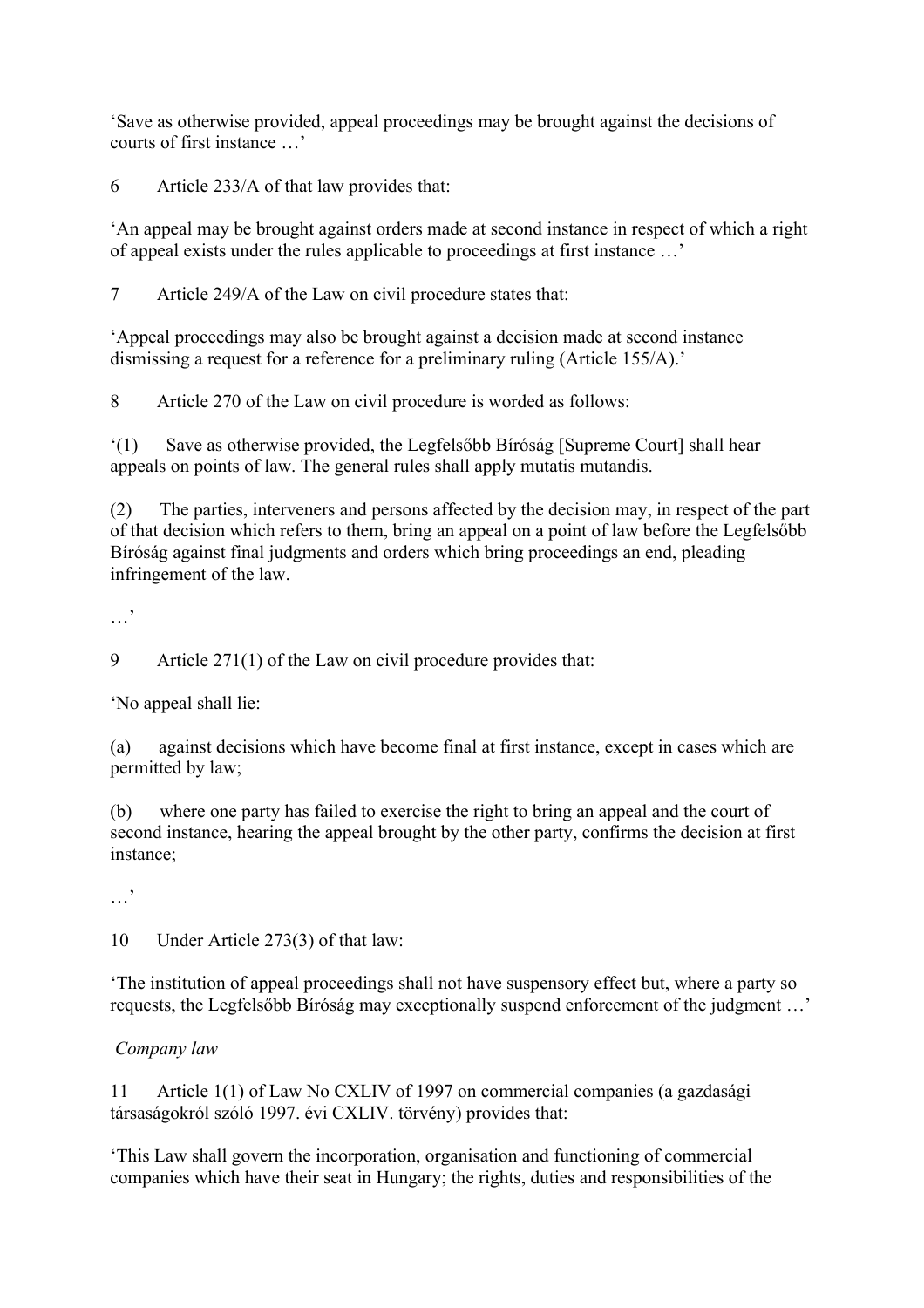founders and members (shareholders) of those companies; and the conversion, merger and demerger of commercial companies … and their liquidation.'

12 Under Article 11 of that law:

'The articles of association (the instrument of incorporation, the statutes of the company) shall specify:

(a) the name and seat of the commercial company

…'

13 Article 1(1) of Law No CXLV of 1997 on the commercial register, company advertising and legal procedures in commercial registration matters (a cégnyilvántartásról, a cégnyilvánosságról és a bírósági cégeljárásról szóló 1997. évi CXLV. Törvény; 'the Law on the commercial register') provides that:

'A company is a commercial organisation … or other legal entity of a commercial nature … which, save where a law or government order provides otherwise, is incorporated through its registration in the commercial register for the purpose of carrying on a commercial activity for financial gain …'

14 Under Article 2(1) of that law:

'The legal entities referred to in Article 1 may be entered in the commercial register only if their registration is possible or compulsory under [Hungarian] law.'

15 Article 11 of the Law on the commercial register provides that:

'(1) The regional courts or the courts of Budapest, acting as commercial courts, shall register companies in the commercial registers which they are responsible for maintaining …

(2) … the courts within the jurisdiction of which a company has its seat shall have jurisdiction to register that company and to deal with any proceedings concerning such companies provided for by statute.

…'

16 Article 12(1) of that law provides that:

'The information on companies referred to in this Law shall be entered in the commercial register. For all companies, the register shall specify:

...

(d) the company seat …'

17 Under Article 16(1) of the Law on the commercial register:

'The seat … shall be the place where [the company's] central administration is situated …'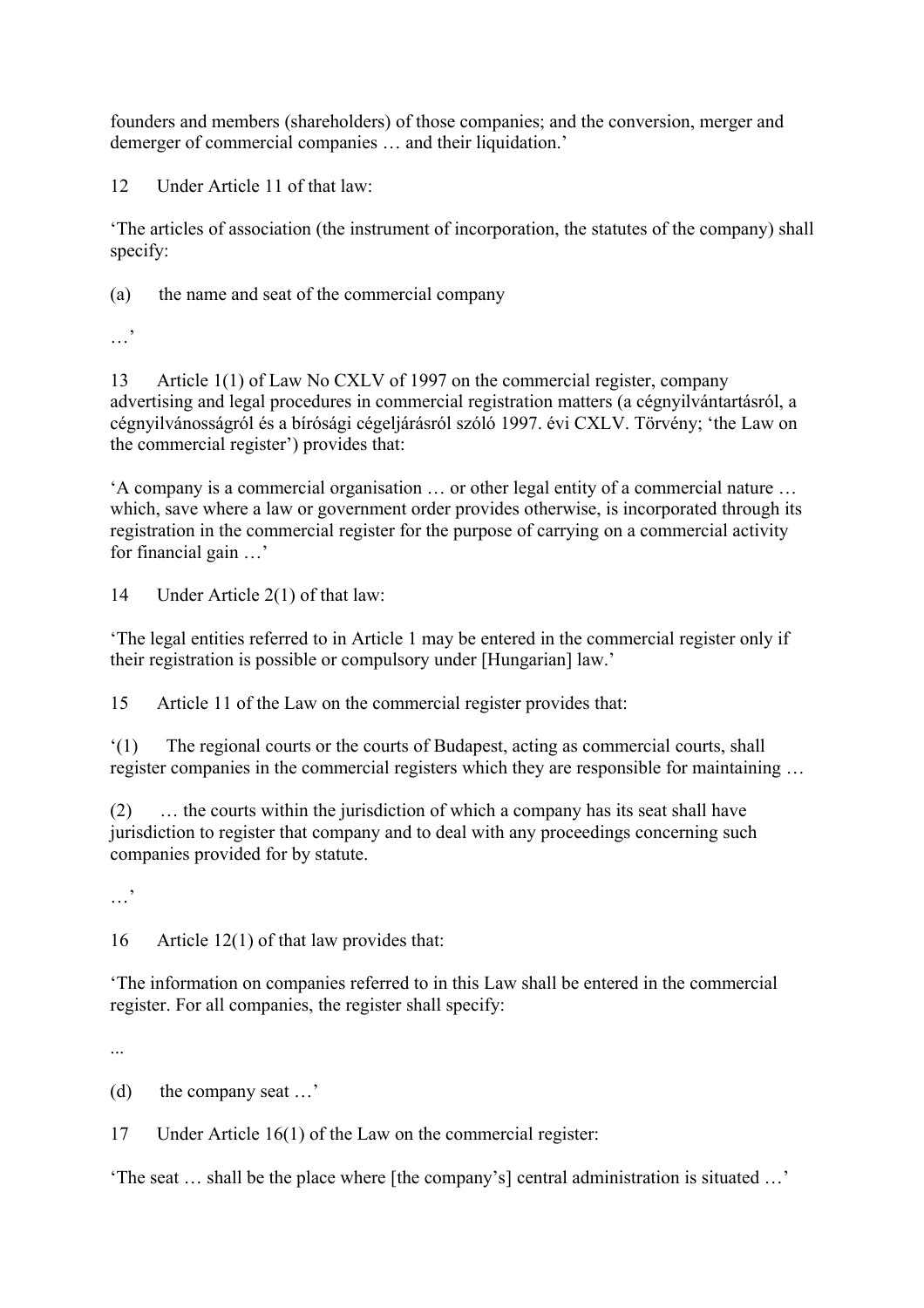18 Article 29(1) of that law provides that:

'Save as otherwise provided, any application for registration of amendments to information registered in relation to companies must be presented to the commercial court within 30 days of the event giving rise to the amendment.'

19 Article 34(1) of the Law provides that:

'Every transfer of a company seat to the jurisdiction of another court responsible for maintaining the commercial register must, by reason of the change entailed, be submitted to the court with jurisdiction in respect of the former seat. After examining the applications for amendment of the information in the register prior to the change of company seat, the latter court shall endorse the transfer.'

#### *Private international law*

20 Article 18 of Decree-Law No 13 of 1979 on private international law rules (a nemzetközi magánjogról szóló 1979. évi 13. törvényerejű rendelet) provides that:

 $(1)$  The legal capacity of a legal person, its commercial status, the rights derived from its personality and the legal relationships between its members shall be determined in accordance with its personal law.

(2) The personal law of a legal person shall be the law of the State in the territory of which it is registered.

(3) If a legal person has been lawfully registered in accordance with the laws of several States or if, under the rules applicable in the place where the seat designated in its articles of association is situated, registration is not required, its personal law shall be that applicable in the State of the seat.

(4) If a legal person has no seat designated in its articles of association or has seats in several States, and, in accordance with the law of one of those States, registration is not required, its personal law shall be the law of the State in which its central administration is situated.'

#### **The dispute in the main proceedings and the questions referred for a preliminary ruling**

21 Cartesio was formed on 20 May 2004 as a 'betéti társaság' (limited partnership) under Hungarian law. Its seat was established in Baja (Hungary). Cartesio was registered in the commercial register on 11 June 2004.

22 Cartesio has two partners both of whom are natural persons resident in Hungary and holding Hungarian nationality: a limited partner, whose only commitment is to invest capital, and an unlimited partner, with unlimited liability for the company's debts. Cartesio is active, inter alia, in the field of human resources, secretarial activities, translation, teaching and training.

23 On 11 November 2005, Cartesio filed an application with the Bács-Kiskun Megyei Bíróság (Regional Court, Bács-Kiskun), sitting as a cégbíróság (commercial court), for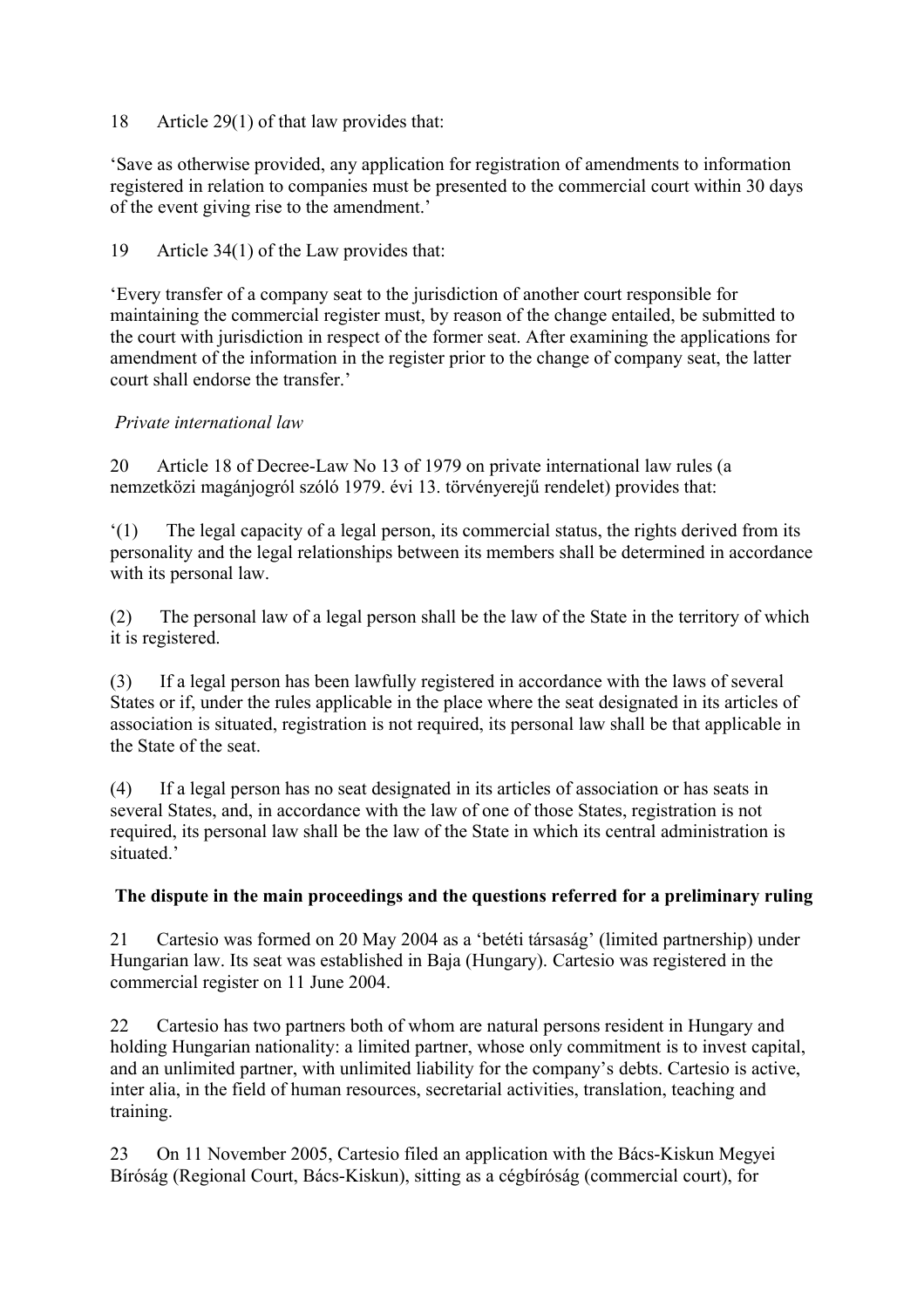registration of the transfer of its seat to Gallarate (Italy) and, in consequence, for amendment of the entry regarding Cartesio's company seat in the commercial register.

24 By decision of 24 January 2006, that application was rejected on the ground that the Hungarian law in force did not allow a company incorporated in Hungary to transfer its seat abroad while continuing to be subject to Hungarian law as its personal law.

25 Cartesio lodged an appeal against that decision with the Szegedi Ítélőtábla (Regional Court of Appeal, Szeged).

26 Relying on the judgment in Case C-411/03 *SEVIC Systems* [2005] ECR I-10805, Cartesio claimed before the Szegedi Ítélőtábla that, to the extent that Hungarian law draws a distinction between commercial companies according to the Member State in which they have their seat, that law is contrary to Articles 43 EC and 48 EC. It follows from those articles that Hungarian law cannot require Hungarian companies to choose to establish their seat in Hungary.

27 Cartesio also maintained that the Szegedi Ítélőtábla was required to refer that question for a preliminary ruling, since it constitutes a court or tribunal of a Member State against whose decisions there is no judicial remedy under national law.

28 The Szegedi Ítélőtábla points out that, under Hungarian law, proceedings before the courts responsible for maintaining the commercial register and before courts hearing appeals against decisions of the commercial register courts are not *inter partes*. It therefore wishes to know whether it may be classified as a 'court or tribunal' within the meaning of Article 234 EC.

29 Moreover, if the answer to this question is in the affirmative, the Szegedi Ítélőtábla is of the view that it is still unclear whether, for the purposes of the third paragraph of Article 234 EC, it should be classified as a court or tribunal against whose decisions there is no judicial remedy under national law.

30 It states in that regard that although, according to Hungarian law, its decisions on appeal are final and enforceable, they may nevertheless be the subject of an extraordinary appeal – an appeal on a point of law – before the Legfelsőbb Bíróság.

31 However, as the purpose of an appeal on a point of law is to ensure the consistency of case-law, the possibility of bringing such an appeal is limited, in particular by the condition governing the admissibility of pleas, which is linked to the obligation to allege a breach of law.

32 The Szegedi Ítélőtábla further notes that, in Hungarian academic legal writing and caselaw, questions have been raised as to the compatibility with Article 234 EC of the provisions laid down in Articles 155/A and 249/A of the Law on civil procedure concerning appeals against decisions by which a question is referred to the Court of Justice for a preliminary ruling.

33 In that regard, the Szegedi Ítélőtábla points out that those provisions might result in an appellate court preventing a court which has decided to make a reference to the Court from doing so, even though an interpretation by the Court of a provision of Community law is needed to resolve the dispute in the main proceedings.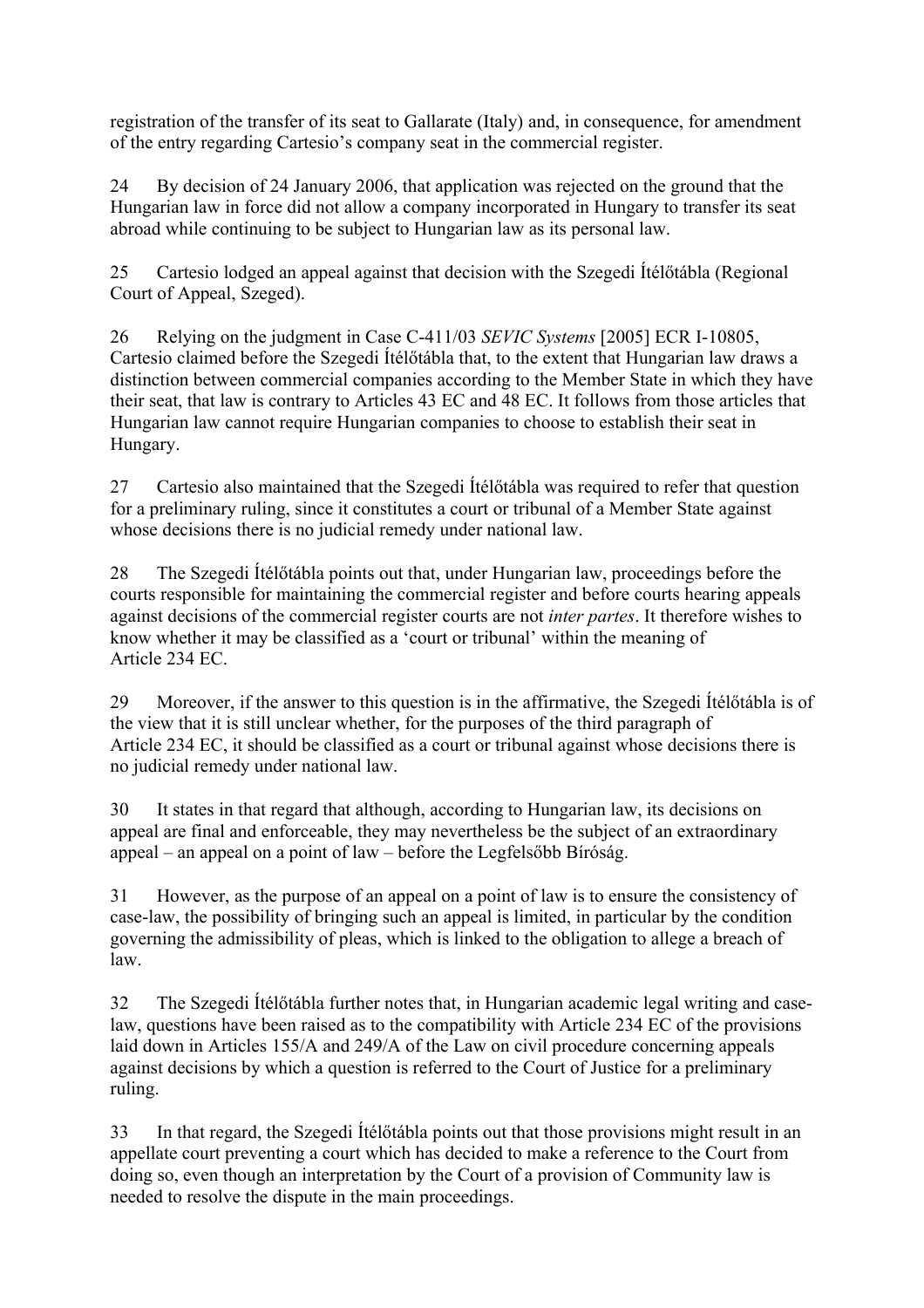34 As regards the merits of the case before it, the Szegedi Ítélőtábla, referring to the judgment in Case 81/87 *Daily Mail and General Trust* [1988] ECR 5483, notes that the freedom of establishment laid down in Articles 43 EC and 48 EC does not include the right, for a company incorporated under the legislation of a Member State and registered therein, to transfer its central administration, and thus its principal place of business, to another Member State whilst retaining its legal personality and nationality of origin, should the competent authorities object to this.

35 However, according to the Szegedi Ítélőtábla, this principle may have been further refined in the later case-law of the Court.

36 In that regard, the Szegedi Ítélőtábla points out that, according to the case-law of the Court, all measures which prohibit, impede or render less attractive the exercise of the freedom of establishment constitute a restriction on that freedom, and it refers in that regard, inter alia, to Case C-442/02 *CaixaBank France* [2004] ECR I-8961, paragraphs 11 and 12).

37 The Szegedi Ítélőtábla moreover points out that, in *SEVIC Systems*, the Court ruled that Articles 43 EC and 48 EC preclude registration in the national commercial register of the merger by dissolution without liquidation of one company and transfer of the whole of its assets to another company from being refused in general in a Member State where one of the two companies is established in another Member State, whereas such registration is possible, on compliance with certain conditions, where the two companies participating in the merger are both established in the territory of the first Member State.

38 Moreover, it is settled case-law of the Court that national laws cannot differentiate between companies according to the nationality of the person seeking their registration in the commercial register.

39 Lastly, the Szegedi Ítélőtábla states that Council Regulation (EEC) No 2137/85 of 25 July 1985 on the European Economic Interest Grouping (EEIG) (OJ 1985 L 199, p. 1) and Council Regulation (EC) No 2157/2001 of 8 October 2001 on the Statute for a European company (SE) (OJ 2001 L 294, p. 1) lay down, for the forms of Community undertaking which they introduce, more flexible and less costly provisions which enable those undertakings to transfer their seat or establishment from one Member State to another without first going into liquidation.

40 In those circumstances, on the view that resolution of the dispute before it depended on the interpretation of Community law, the Szegedi Ítélőtábla decided to stay proceedings and to refer the following questions to the Court for a preliminary ruling:

'(1) Is a court of second instance which has to give a decision on an appeal against a decision of a commercial court (cégbíróság) in proceedings to amend a registration [of a company] entitled to make a reference for a preliminary ruling under Article 234 [EC], where neither the action before the commercial court nor the appeal procedure is *inter partes*?

(2) In so far as an appeal court is included in the concept of a "court or tribunal which is entitled to make a reference for a preliminary ruling" under Article 234 [EC], must that court be regarded as a court against whose decisions there is no judicial remedy, which has an obligation, under Article 234 [EC], to submit questions on the interpretation of Community law to the Court of Justice of the European Communities?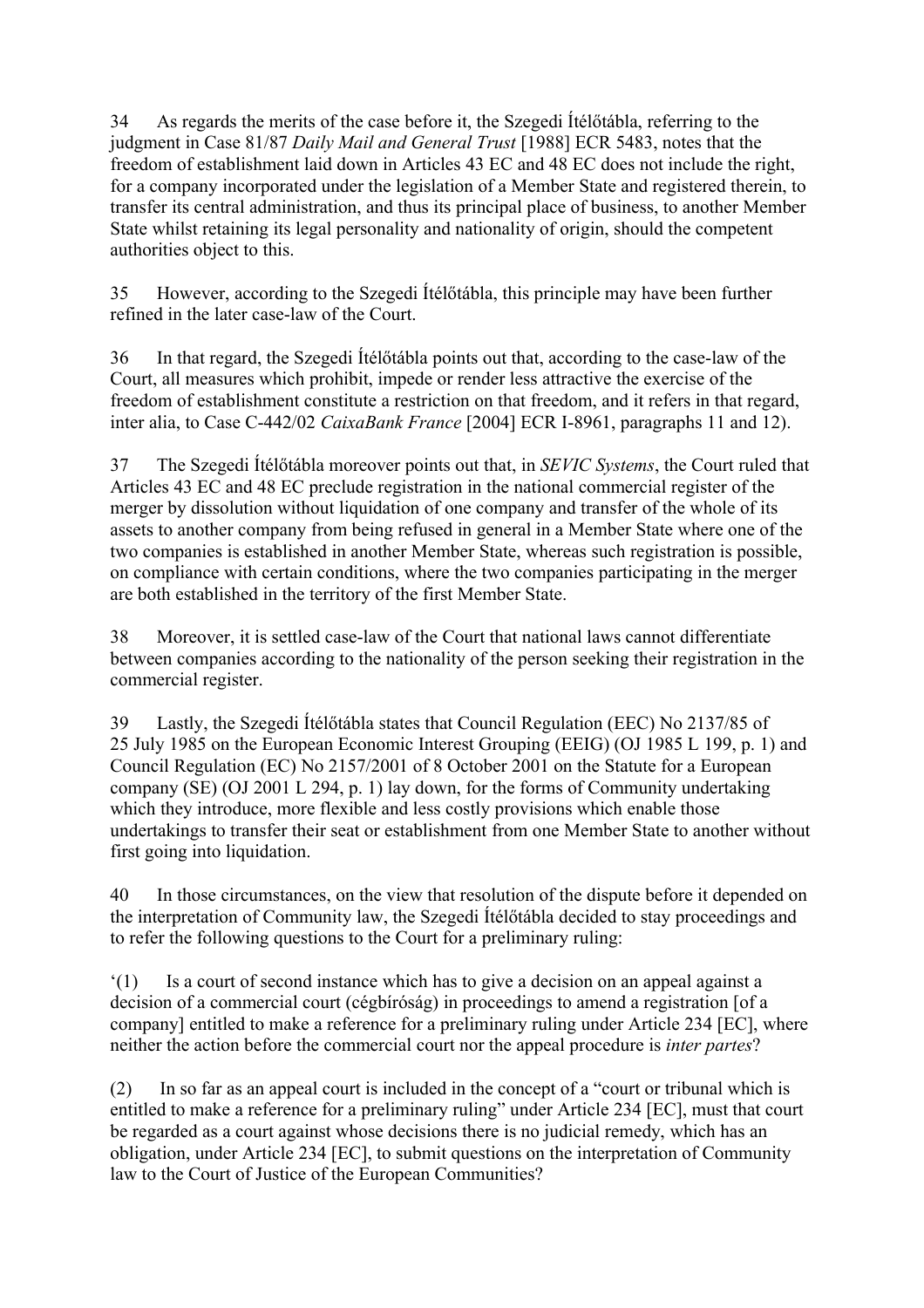(3) Does a national measure which, in accordance with domestic law, confers a right to bring an appeal against an order making a reference for a preliminary ruling limit the power of the Hungarian courts to refer questions for a preliminary ruling or could it limit that power – derived directly from Article 234 [EC] – if, in appeal proceedings, the national superior court may amend the order, render the request for a preliminary ruling inoperative and order the court which issued the order for reference to resume the national proceedings which had been suspended?

(4) (a) If a company, [incorporated] in Hungary under Hungarian company law and entered in the Hungarian commercial register, wishes to transfer its seat to another Member State of the European Union, is the regulation of this field within the scope of Community law or, in the absence of the harmonisation of laws, is national law exclusively applicable?

(b) May a Hungarian company request transfer of its seat to another Member State of the European Union relying directly on Community law (Articles 43 [EC] and 48 [EC])? If the answer is affirmative, may the transfer of the seat be made subject to any kind of condition or authorisation by the Member State of origin or the host Member State?

(c) May Articles 43 [EC] and 48 [EC] be interpreted as meaning that national rules or national practices which differentiate between commercial companies with respect to the exercise of their rights, according to the Member State in which their seat is situated, are incompatible with Community law?

[(d)] May Articles 43 [EC] and 48 [EC] be interpreted as meaning that, in accordance with those articles, national rules or practices which prevent a Hungarian company from transferring its seat to another Member State of the European Union are incompatible with Community law?'

### **The application to have the oral procedure reopened**

41 By document lodged at the Registry of the Court of Justice on 9 September 2008, Ireland requested the Court to order that the oral procedure be reopened, pursuant to Article 61 of the Rules of Procedure, with regard to the fourth question referred for a preliminary ruling.

42 In support of its request, Ireland states that, contrary to the view adopted by the Advocate General in his Opinion, the fourth question in the order for reference should not be understood as relating to the transfer of the seat, defined by Hungarian law as the place where the company has its central administration, and thus the real seat (*siège réel*) of the company.

43 According to Ireland, it follows from the English translation of the order for reference that that question concerns the transfer of the registered office (*siège statutaire*).

44 Thus, Ireland claims essentially that one of the factual premisses on which the Advocate General's analysis is based is incorrect.

45 Ireland is, moreover, of the view that, if the Court relies on the same premiss, it should reopen the oral procedure in order to give the interested parties an opportunity to submit observations on the basis of that premiss.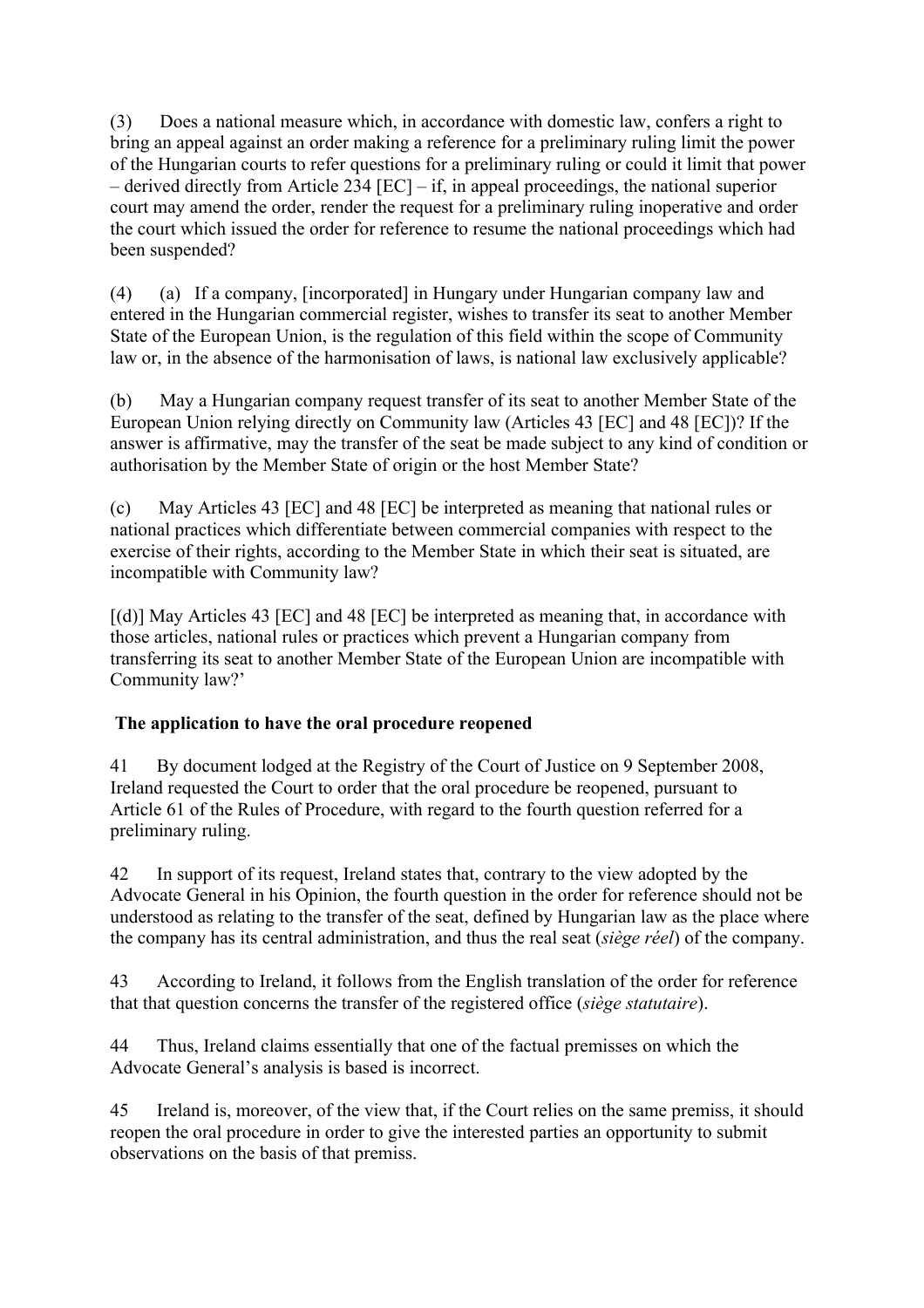46 It is clear from the case-law that the Court may of its own motion, or on a proposal from the Advocate General, or at the request of the parties, order the reopening of the oral procedure in accordance with Article 61 of the Rules of Procedure if it considers that it lacks sufficient information or that the case must be dealt with on the basis of an argument which has not been debated between the parties (see, inter alia, Case C-284/06 *Burda* [2008] ECR I-0000, paragraph 37 and the case-law cited).

47 In that regard, it should be pointed out, first, that it is apparent from the order for reference as a whole that the fourth question relates not to the transfer of the registered office of the company concerned in the main proceedings but to the transfer of its 'real seat'.

48 As stated in the order for reference, it follows from the Hungarian legislation on company registration that, for the purposes of applying that legislation, a company's seat is defined as the place where it has its central administration.

49 Moreover, the referring court placed the case before it in the context of the situation at issue in *Daily Mail and General Trust*, which it describes as relating to a company, incorporated in accordance with the legislation of a Member State and registered therein, wishing to transfer its central administration, and thus its principal place of business, to another Member State whilst retaining its legal personality and nationality of origin, where the competent authorities object to this. More specifically, the referring court asks whether the principle laid down in that judgment – that Articles 43 EC and 48 EC do not confer on companies the right to transfer their central administration in such a way, whilst retaining their legal personality as conferred on them in the State under whose laws they were incorporated – has been further refined in the later case-law of the Court.

50 Secondly, the interested parties, including Ireland, were expressly requested by the Court to focus their pleadings on the premiss that the issue raised in the main proceedings related to the transfer to another Member State of the real seat of the company concerned, in other words, of the place where it has its administrative seat.

51 Although Ireland nevertheless focused in its pleadings on the premiss that the issue in the case before the referring court concerned the transfer of a company's registered office, it also set out its position – albeit briefly – on the basis that that issue concerned the transfer of the company's real seat, a position which, moreover, it set out again in its request that the oral procedure be reopened.

52 Against that background, the Court, having heard the Advocate General, considers that it has all the evidence necessary to enable it to reply to the questions referred and that the present case does not thereby fall to be decided on the basis of an argument which has not been debated between the parties.

53 Accordingly, it is not necessary to order that the oral procedure be reopened.

### **The questions referred for a preliminary ruling**

### *The first question*

54 By this question, the Court is essentially asked whether a court such as the referring court, hearing an appeal against a decision of a lower court, responsible for maintaining the commercial register, rejecting an application for amendment of information entered in that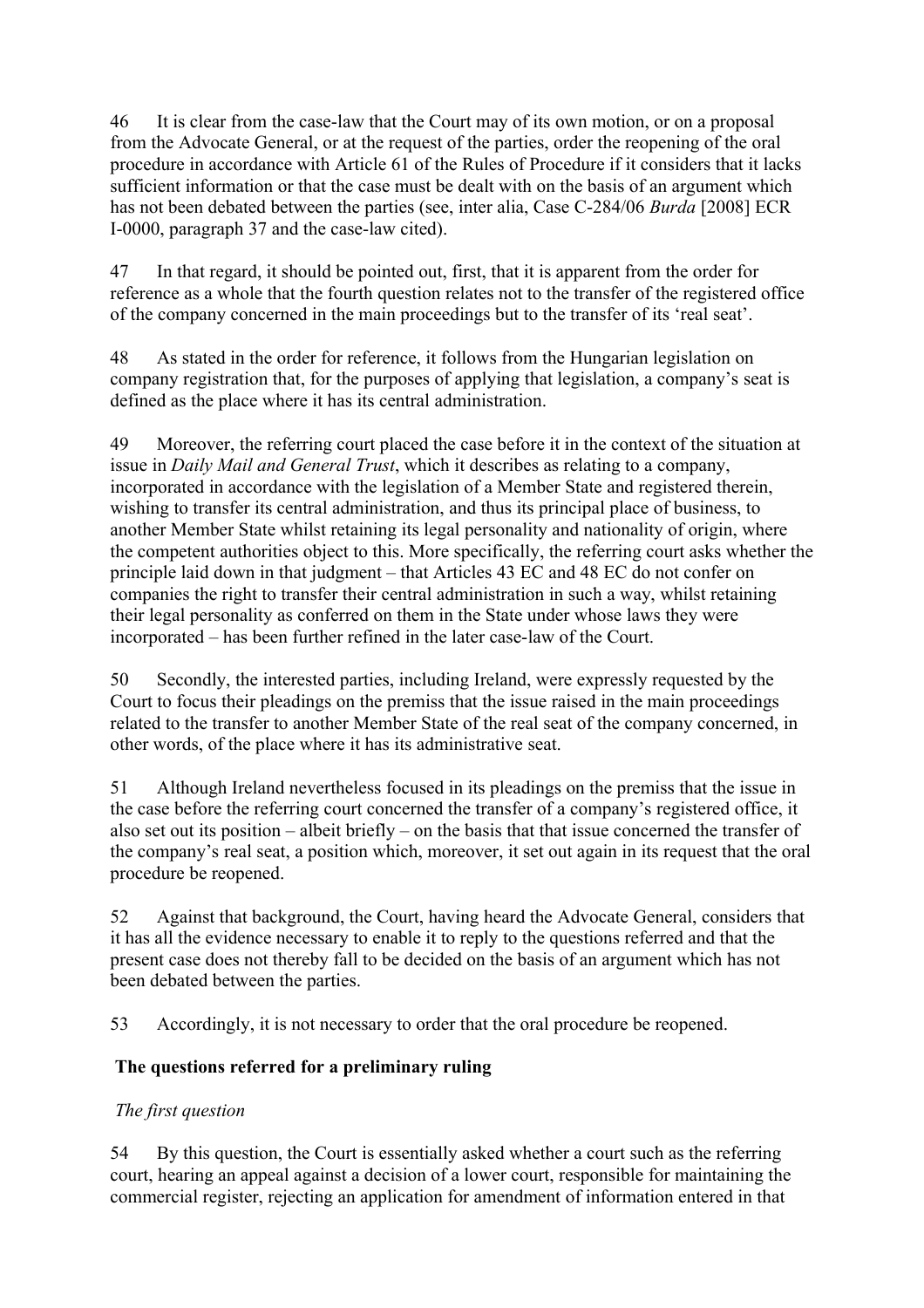register, must be classified as a court or tribunal which is entitled to make a reference for a preliminary ruling under Article 234 EC, regardless of the fact that neither the decision of the lower court nor the consideration by the referring court of the appeal against that decision takes place in the context of *inter partes* proceedings.

55 In that regard, it should be borne in mind that, according to settled case-law, in order to determine whether the body making a reference is a 'court or tribunal' for the purposes of Article 234 EC, which is a question governed by Community law alone, the Court takes account of a number of factors, such as whether the body is established by law, whether it is permanent, whether its jurisdiction is compulsory, whether its procedure is *inter partes*, whether it applies rules of law and whether it is independent (see, inter alia, Case C-96/04) *Standesamt Stadt Niebüll* [2006] ECR I-3561, paragraph 12 and the case-law cited).

56 With regard to the *inter partes* nature of the proceedings before the national court, Article 234 EC does not make reference to the Court subject to those proceedings being *inter partes*. None the less, it follows from that article that a national court may make a reference to the Court only if there is a case pending before it and if it is called upon to give judgment in proceedings intended to lead to a decision of a judicial nature (see to that effect, inter alia, Case C-182/00 *Lutz and Others* [2002] ECR I-547, paragraph 13 and the case-law cited).

57 Thus, where a court responsible for maintaining a register makes an administrative decision without being required to resolve a legal dispute, it cannot be regarded as exercising a judicial function. Such is the case, for example, where it decides an application for registration of a company in proceedings which do not have as their object the annulment of a measure which allegedly adversely affects the applicant (see to that effect, inter alia, *Lutz and Others*, paragraph 14 and the case-law cited).

58 In contrast, a court hearing an appeal which has been brought against a decision of a lower court responsible for maintaining a register, rejecting such an application, and which seeks the setting-aside of that decision, which allegedly adversely affects the rights of the applicant, is called upon to give judgment in a dispute and is exercising a judicial function.

59 Accordingly, in such a case, the appellate court must, in principle, be regarded as a court or tribunal within the meaning of Article 234 EC, with jurisdiction to refer a question to the Court for a preliminary ruling (see for similar situations, inter alia, Case C-300/01 *Salzmann* [2003] ECR I-4899; *SEVIC Systems*; and Case C-117/06 *Möllendorf and Others* [2007] ECR I-8361).

60 It is apparent from the court file that, in the main proceedings, the referring court is sitting in an appellate capacity in an action for the setting-aside of a decision by which a lower court, responsible for maintaining the commercial register, rejected an application by a company for registration of the transfer of its seat, requiring the amendment of an entry in that register.

61 Accordingly, in the main proceedings, the referring court is hearing a dispute and is exercising a judicial function, regardless of the fact that the proceedings before that court are not *inter partes*.

62 Consequently, in the light of the case-law cited in paragraphs 55 and 56 above, the referring court must be regarded as a court or tribunal for the purposes of Article 234 EC.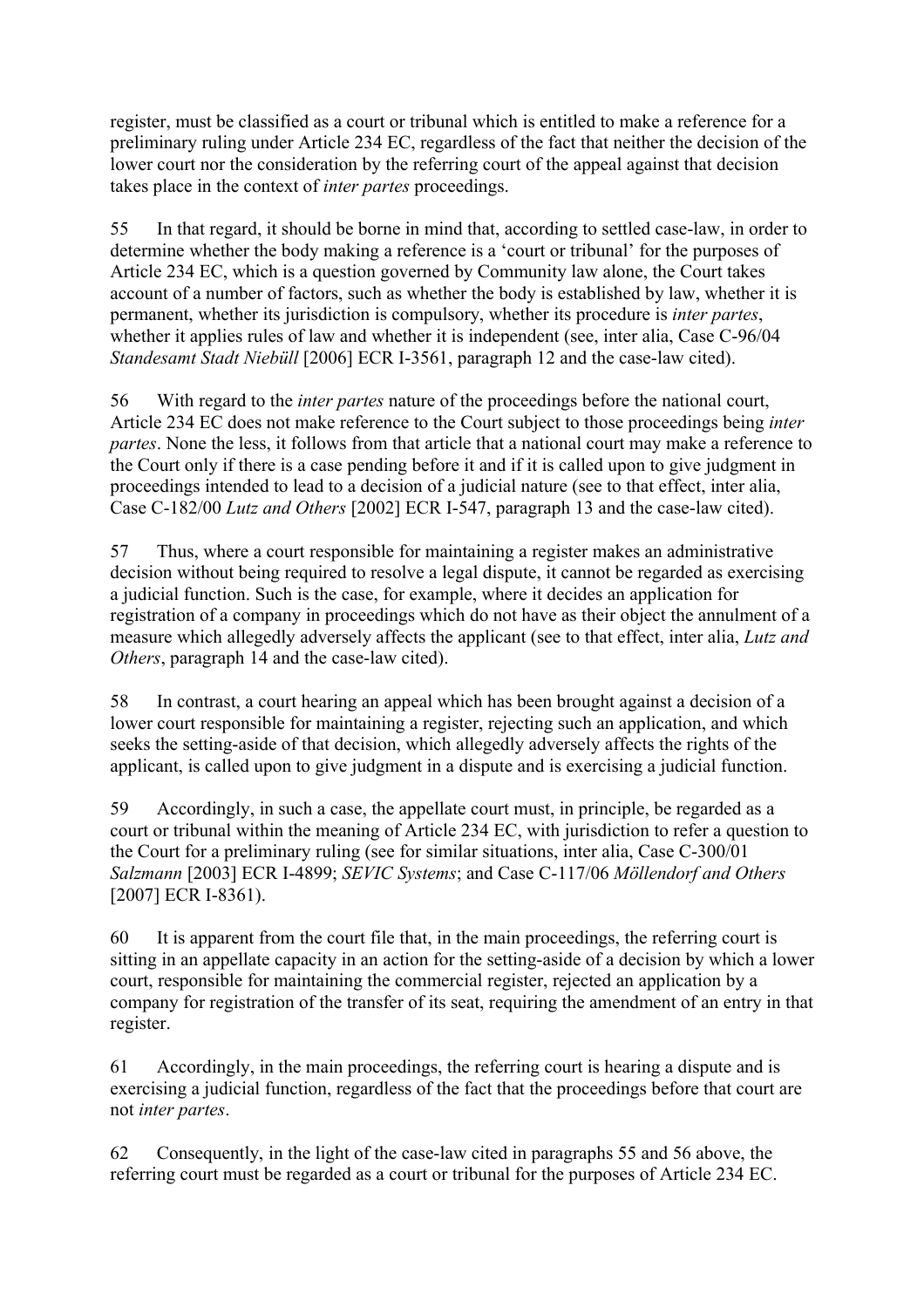63 In the light of the foregoing, the answer to the first question must be that a court such as the referring court, hearing an appeal against a decision of a lower court, responsible for maintaining the commercial register, rejecting an application for amendment of information entered in that register, must be classified as a court or tribunal which is entitled to make a reference for a preliminary ruling under Article 234 EC, regardless of the fact that neither the decision of the lower court nor the consideration of the appeal by the referring court takes place in the context of *interpartes* proceedings.

#### *The second question*

64 By this question, the Court is essentially being asked whether a court such as the referring court, whose decisions in disputes such as that in the main proceedings may be appealed on points of law, falls to be classified as a court or tribunal against whose decisions there is no judicial remedy under national law, within the meaning of the third paragraph of Article 234 EC.

#### Admissibility

65 The Commission of the European Communities contends that this question is inadmissible as it is manifestly irrelevant to the resolution of the dispute in the main proceedings, since the order for reference has already been submitted to the Court, rendering any examination of whether there is an obligation to make a reference devoid of interest.

66 That objection must be rejected.

67 According to settled case-law, there is a presumption of relevance in favour of questions on the interpretation of Community law referred by a national court, and it is a matter for the national court to define, and not for the Court to verify, in which factual and legislative context they operate. The Court declines to rule on a reference for a preliminary ruling from a national court only where it is quite obvious that the interpretation of Community law that is sought is unrelated to the actual facts of the main action or to its purpose, where the problem is hypothetical, or where the Court does not have before it the factual or legal material necessary to give a useful answer to the questions submitted to it (see, to that effect, Joined Cases C-222/05 to C-225/05 *van der Weerd and Others* [2007] ECR I-4233, paragraph 22 and the case-law cited).

68 As stated in paragraph 27 above, Cartesio claimed before the referring court that that court was required to make a reference to the Court for a preliminary ruling, since it fell to be classified as a court or tribunal against whose decisions there is no judicial remedy under national law, within the meaning of the third paragraph of Article 234 EC.

69 As the referring court had doubts concerning that plea, it decided to refer a question on that issue to the Court for a preliminary ruling.

70 It would be contrary to the spirit of cooperation which must guide all relations between national courts and the Court of Justice, and contrary also to the requirements of procedural economy, to require a national court first to seek a preliminary ruling on the sole question whether that court is one of those referred to in the third paragraph of Article 234 EC, before, where appropriate, having to formulate – subsequently and by a second reference for a preliminary ruling – the questions concerning the provisions of Community law relating to the substance of the dispute before it.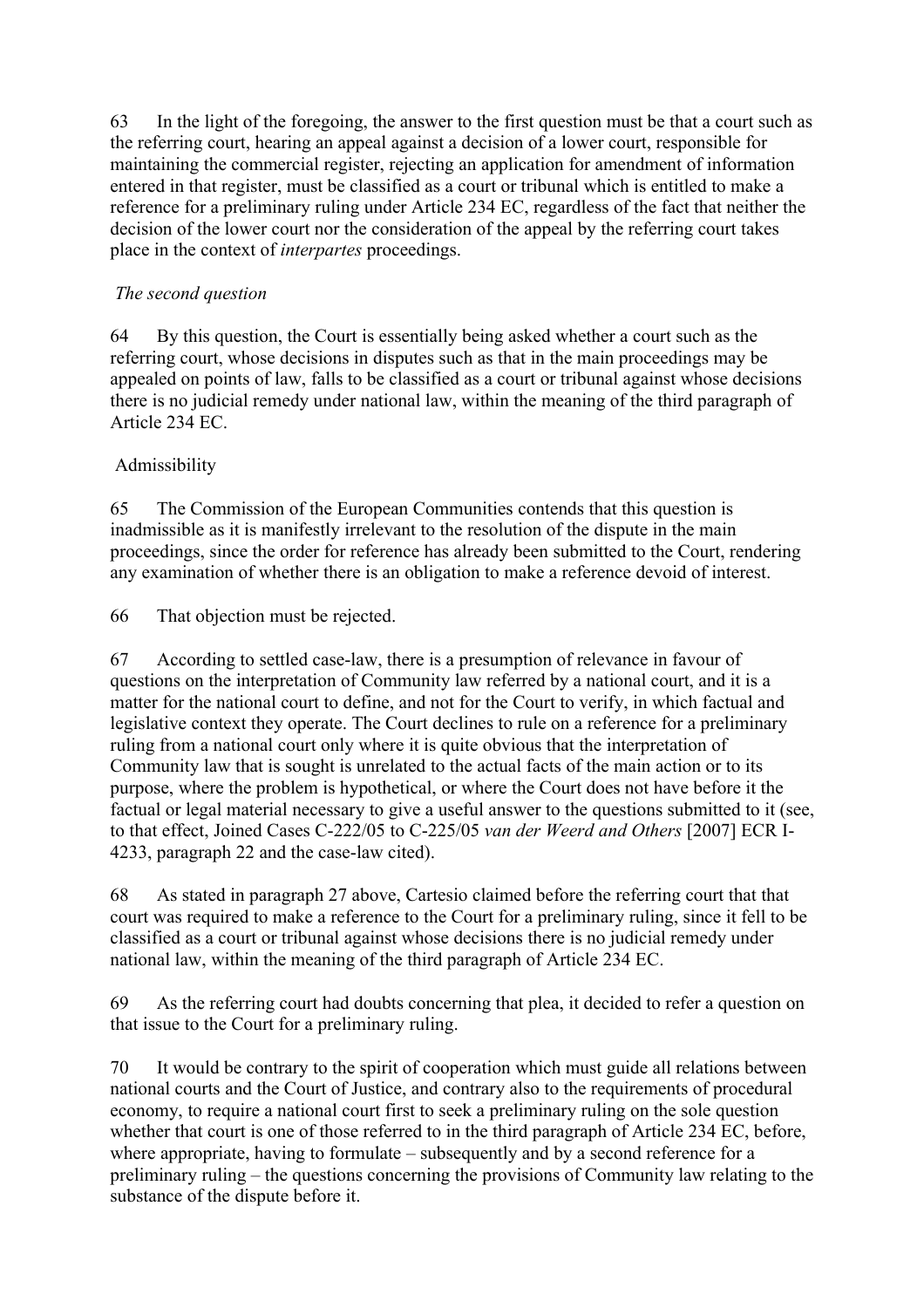71 Moreover, the Court has already replied to a question relating to the characteristics of national courts in the light of the third paragraph of Article 234 EC in a context offering certain similarities with that of the present reference for a preliminary ruling, without the admissibility of that question being disputed (Case C-99/00 *Lyckeskog* [2002] ECR I-4839).

72 In those circumstances, it does not appear – at least not prima facie – that the interpretation of Community law sought is unrelated to the actual facts of the main action or to its purpose.

73 Accordingly, the presumption of relevance in favour of references for a preliminary ruling is not, as regards the present question, rebutted by the objection put forward by the Commission (see, inter alia, *van der Weerd and Others*, paragraphs 22 and 23).

74 It follows that the second question is admissible.

Substance

75 The issue raised by this question is thus whether the referring court falls to be classified as 'a court or tribunal of a Member State against whose decisions there is no judicial remedy under national law', within the meaning of the third paragraph of Article 234 EC. It is clear from the order for reference that this question is raised in view of the fact, referred to in paragraphs 30 and 31 above, that, although Hungarian law provides that decisions delivered on appeal by the referring court may be the subject of an extraordinary appeal – in other words, an appeal on a point of law before the Legfelsőbb Bíróság, the purpose of which is to ensure the consistency of the case-law – the possibilities of bringing such an appeal are limited, in particular, by the condition governing the admissibility of pleas, which is linked to the obligation to allege a breach of law, and in view of the fact, also pointed out in the order for reference, that under Hungarian law an appeal on a point of law does not, in principle, have the effect of suspending enforcement of the decision delivered on appeal.

76 The Court has already held that decisions of a national appellate court which can be challenged by the parties before a supreme court are not decisions of 'a court or tribunal of a Member State against whose decisions there is no judicial remedy under national law' within the meaning of the third paragraph of Article 234 EC. The fact that the examination of the merits of such challenges is conditional upon a preliminary declaration of admissibility by the supreme court does not have the effect of depriving the parties of a judicial remedy (*Lyckeskog*, paragraph 16).

77 That is true a fortiori in the case of a procedural system such as that under which the case before the referring court must be decided, since that system makes no provision for a preliminary declaration by the supreme court that the appeal is admissible and, instead, merely imposes restrictions with regard, in particular, to the nature of the pleas which may be raised before such a court, which must allege a breach of law.

78 In common with the lack of suspensory effect of appeals on a point of law before the Legfelsőbb Bíróság, such restrictions do not have the effect of depriving the parties in a case before a court whose decisions are amenable to an appeal on a point of law of the possibility of exercising effectively their right to appeal the decision handed down by that court in a dispute such as that in the main proceedings. It does not follow, therefore, from those restrictions or from the lack of suspensory effect that that court falls to be classified as a court handing down a decision against which there is no judicial remedy.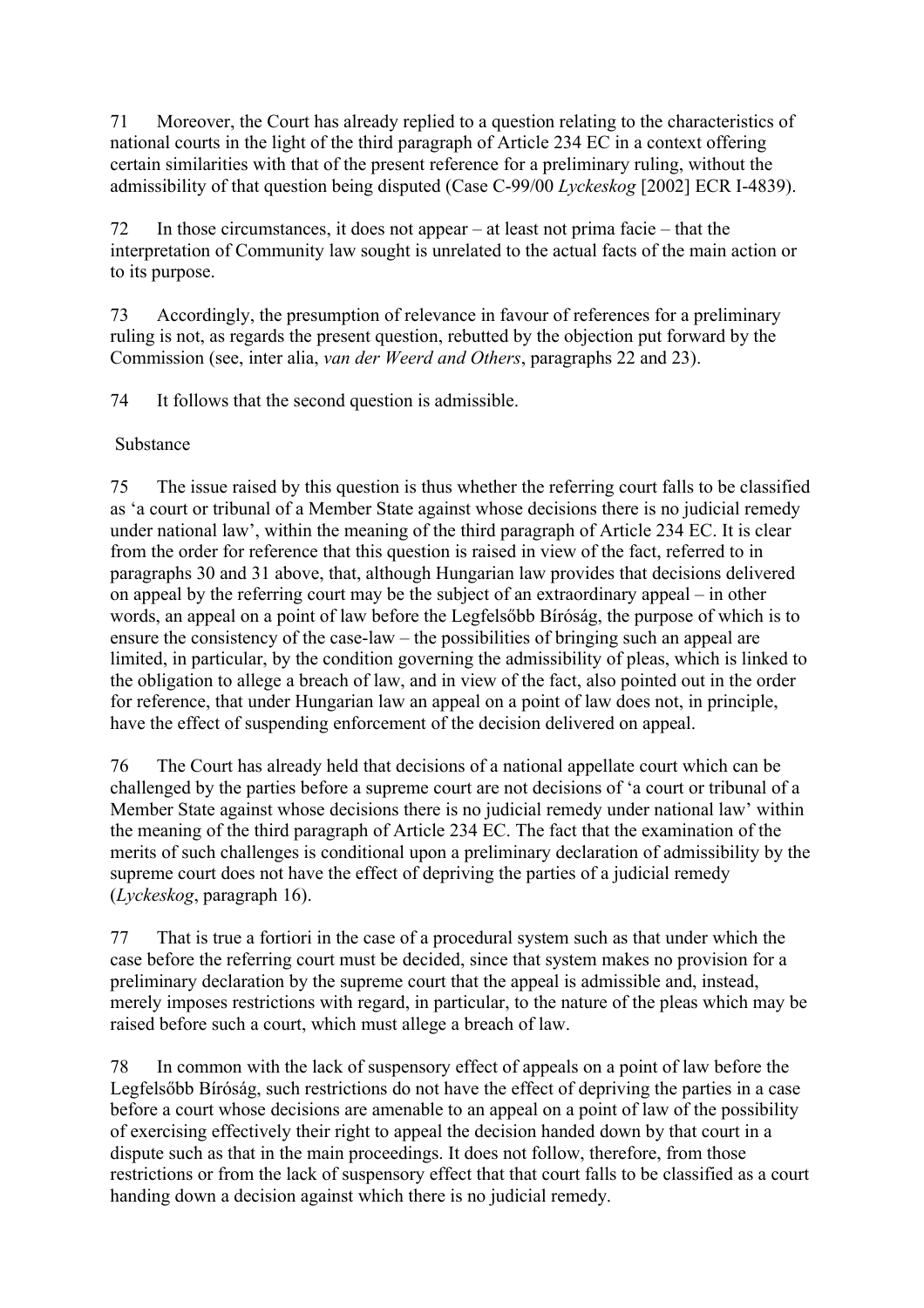79 In the light of the foregoing, the answer to the second question must be that a court such as the referring court, whose decisions in disputes such as that in the main proceedings may be appealed on points of law, cannot be classified as a court or tribunal against whose decisions there is no judicial remedy under national law, within the meaning of the third paragraph of Article 234 EC.

### *The third question*

## Admissibility

80 Ireland argues that this question is hypothetical, hence inadmissible, since no appeal on a point of law has been brought against the order for reference and, in consequence, an answer to that question would be of no use to the referring court.

81 The Commission also asks the Court to declare that it is not appropriate to give a reply to the third question because, given that the order for reference has the authority of *res judicata* and has reached the Court, that question is hypothetical.

82 Those objections cannot be upheld.

83 As was pointed out in paragraph 67 above, the presumption of relevance enjoyed by references for a preliminary ruling may, in certain circumstances, be rebutted, in particular where the Court holds that the problem is hypothetical.

84 Ireland and the Commission maintain that the problem raised by this question – the possible incompatibility with the second paragraph of Article 234 EC of national rules governing appeals against a decision making a reference to the Court – is hypothetical, since, in fact, the order for reference has not been appealed against and now has the authority of *res judicata*.

85 However, neither that decision nor the file sent to the Court permits the inference that there has been no appeal against that decision or that there can no longer be any appeal against it.

86 In the light of the settled case-law cited in paragraph 67 above, since, in such a situation of uncertainty, responsibility for defining and verifying the factual and legislative context in which the question referred arises lies with the national court, the presumption of relevance which this question enjoys has not been rebutted.

87 It follows that the third question is admissible.

### Substance

88 Article 234 EC gives national courts the right – and, where appropriate, imposes on them the obligation – to make a reference for a preliminary ruling, as soon as the national court perceives either of its own motion or at the request of the parties that the substance of the dispute raises one of the points referred to in the first paragraph of Article 234 EC. It follows that national courts have the widest discretion in referring matters to the Court if they consider that a case pending before them raises questions involving interpretation of provisions of Community law, or consideration of their validity, necessitating a decision on their part (Case 166/73 *Rheinmühlen-Düsseldorf* [1974] ECR 33, paragraph 3).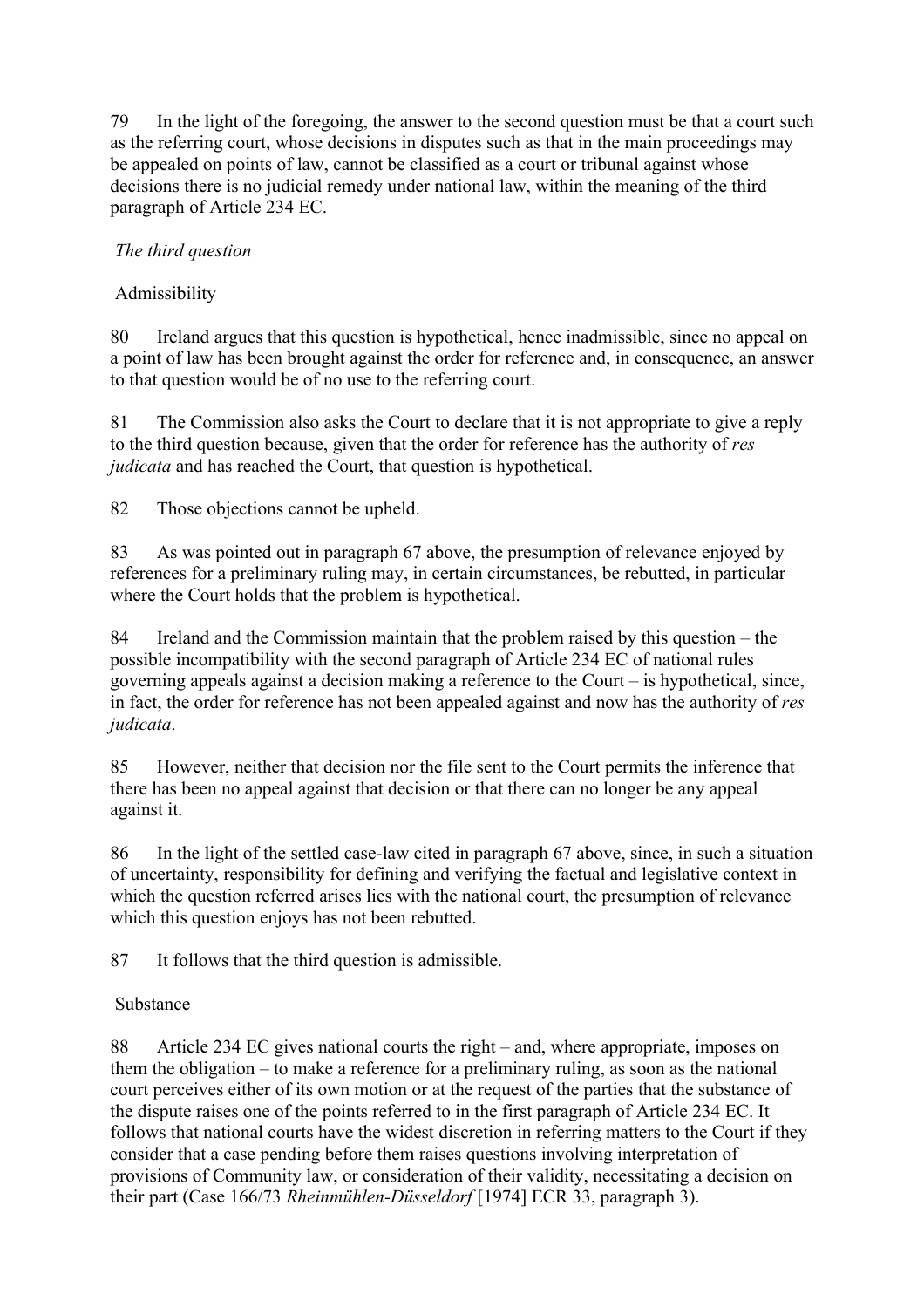89 It is also clear from the case-law of the Court that, in the case of a court or tribunal against whose decisions there is a judicial remedy under national law, Article 234 EC does not preclude decisions of such a court by which questions are referred to the Court for a preliminary ruling from remaining subject to the remedies normally available under national law. Nevertheless, in the interests of clarity and legal certainty, the Court must abide by the decision to refer, which must have its full effect so long as it has not been revoked (Case 146/73 *Rheinmühlen-Düsseldorf* [1974] ECR 139, paragraph 3).

90 Moreover, the Court has already held that the system established by Article 234 EC with a view to ensuring that Community law is interpreted uniformly throughout the Member States instituted direct cooperation between the Court of Justice and the national courts by means of a procedure which is completely independent of any initiative by the parties (Case C-2/06 *Kempter* [2008] ECR I-411, paragraph 41).

91 The system of references for a preliminary ruling is based on a dialogue between one court and another, the initiation of which depends entirely on the national court's assessment as to whether a reference is appropriate and necessary (*Kempter*, paragraph 42).

92 It is clear from the order for reference that, under Hungarian law, a separate appeal may be brought against a decision making a reference to the Court for a preliminary ruling, although the main proceedings remain pending in their entirety before the referring court, proceedings being stayed until the Court gives a ruling. The appellate court thus seised has, under Hungarian law, power to vary that decision, to set aside the reference for a preliminary ruling and to order the first court to resume the domestic law proceedings.

93 As is clear from the case-law cited in paragraphs 88 and 89 above, concerning a national court or tribunal against whose decisions there is a judicial remedy under national law, Article 234 EC does not preclude a decision of such a court, making a reference to the Court, from remaining subject to the remedies normally available under national law. Nevertheless, the outcome of such an appeal cannot limit the jurisdiction conferred by Article 234 EC on that court to make a reference to the Court if it considers that a case pending before it raises questions on the interpretation of provisions of Community law necessitating a ruling by the Court.

94 It should be pointed out, moreover, that the Court has already held that, in a situation where a case is pending, for the second time, before a court sitting at first instance after a judgment originally delivered by that court has been quashed by a supreme court, the court at first instance remains free to refer questions to the Court pursuant to Article 234 EC, regardless of the existence of a rule of national law whereby a court is bound on points of law by the rulings of a superior court (Case 146/73 *Rheinmühlen-Düsseldorf*).

95 Where rules of national law apply which relate to the right of appeal against a decision making a reference for a preliminary ruling, and under those rules the main proceedings remain pending before the referring court in their entirety, the order for reference alone being the subject of a limited appeal, the autonomous jurisdiction which Article 234 EC confers on the referring court to make a reference to the Court would be called into question, if  $-$  by varying the order for reference, by setting it aside and by ordering the referring court to resume the proceedings – the appellate court could prevent the referring court from exercising the right, conferred on it by the EC Treaty, to make a reference to the Court.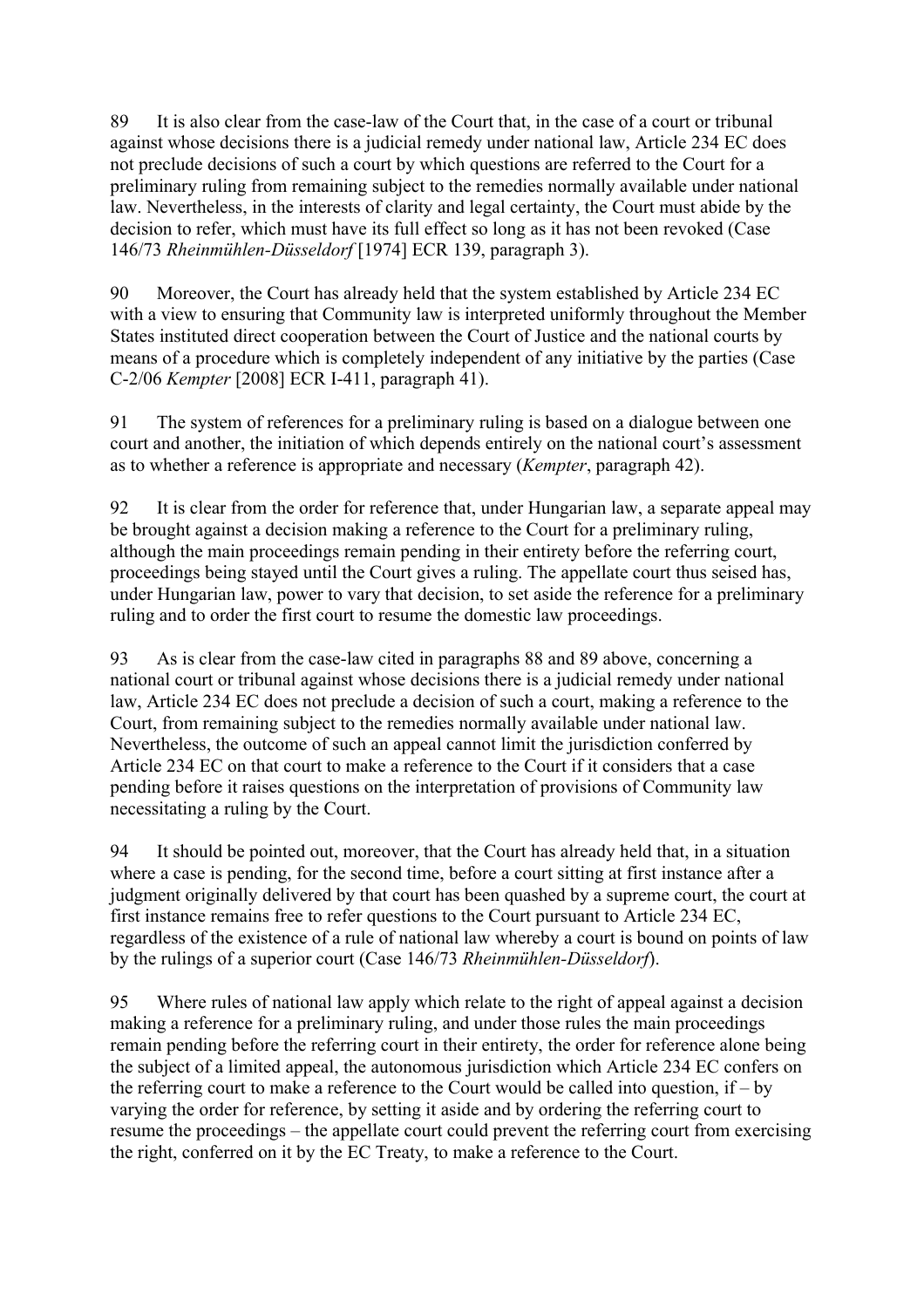96 In accordance with Article 234 EC, the assessment of the relevance and necessity of the question referred for a preliminary ruling is, in principle, the responsibility of the referring court alone, subject to the limited verification made by the Court in accordance with the caselaw cited in paragraph 67 above. Thus, it is for the referring court to draw the proper inferences from a judgment delivered on an appeal against its decision to refer and, in particular, to come to a conclusion as to whether it is appropriate to maintain the reference for a preliminary ruling, or to amend it or to withdraw it.

97 It follows that, in a situation such as that in the case before the referring court, the Court must – also in the interests of clarity and legal certainty – abide by the decision to make a reference for a preliminary ruling, which must have its full effect so long as it has not been revoked or amended by the referring court, such revocation or amendment being matters on which that court alone is able to take a decision.

98 In the light of the foregoing, the answer to the third question must be that, where rules of national law apply which relate to the right of appeal against a decision making a reference for a preliminary ruling, and under those rules the main proceedings remain pending before the referring court in their entirety, the order for reference alone being the subject of a limited appeal, the second paragraph of Article 234 EC is to be interpreted as meaning that the jurisdiction conferred by that provision of the Treaty on any national court or tribunal to make a reference to the Court for a preliminary ruling cannot be called into question by the application of those rules, where they permit the appellate court to vary the order for reference, to set aside the reference and to order the referring court to resume the domestic law proceedings.

### *The fourth question*

99 By its fourth question, the referring court essentially asks whether Articles 43 EC and 48 EC are to be interpreted as precluding legislation of a Member State under which a company incorporated under the law of that Member State may not transfer its seat to another Member State whilst retaining its status as a company governed by the law of the Member State of incorporation.

100 It is clear from the order for reference that Cartesio – a company which was incorporated in accordance with Hungarian legislation and which, at the time of its incorporation, established its seat in Hungary – transferred its seat to Italy but wished to retain its status as a company governed by Hungarian law.

101 Under the Hungarian Law on the commercial register, the seat of a company governed by Hungarian law is to be the place where its central administration is situated.

102 The referring court states that the application filed by Cartesio for amendment of the entry in the commercial register regarding its company seat was rejected by the court responsible for maintaining that register on the ground that, under Hungarian law, a company incorporated in Hungary may not transfer its seat, as defined by the Law on the commercial register, abroad while continuing to be subject to Hungarian law as the law governing its articles of association.

103 Such a transfer would require, first, that the company cease to exist and, then, that the company reincorporate itself in compliance with the law of the country where it wishes to establish its new seat.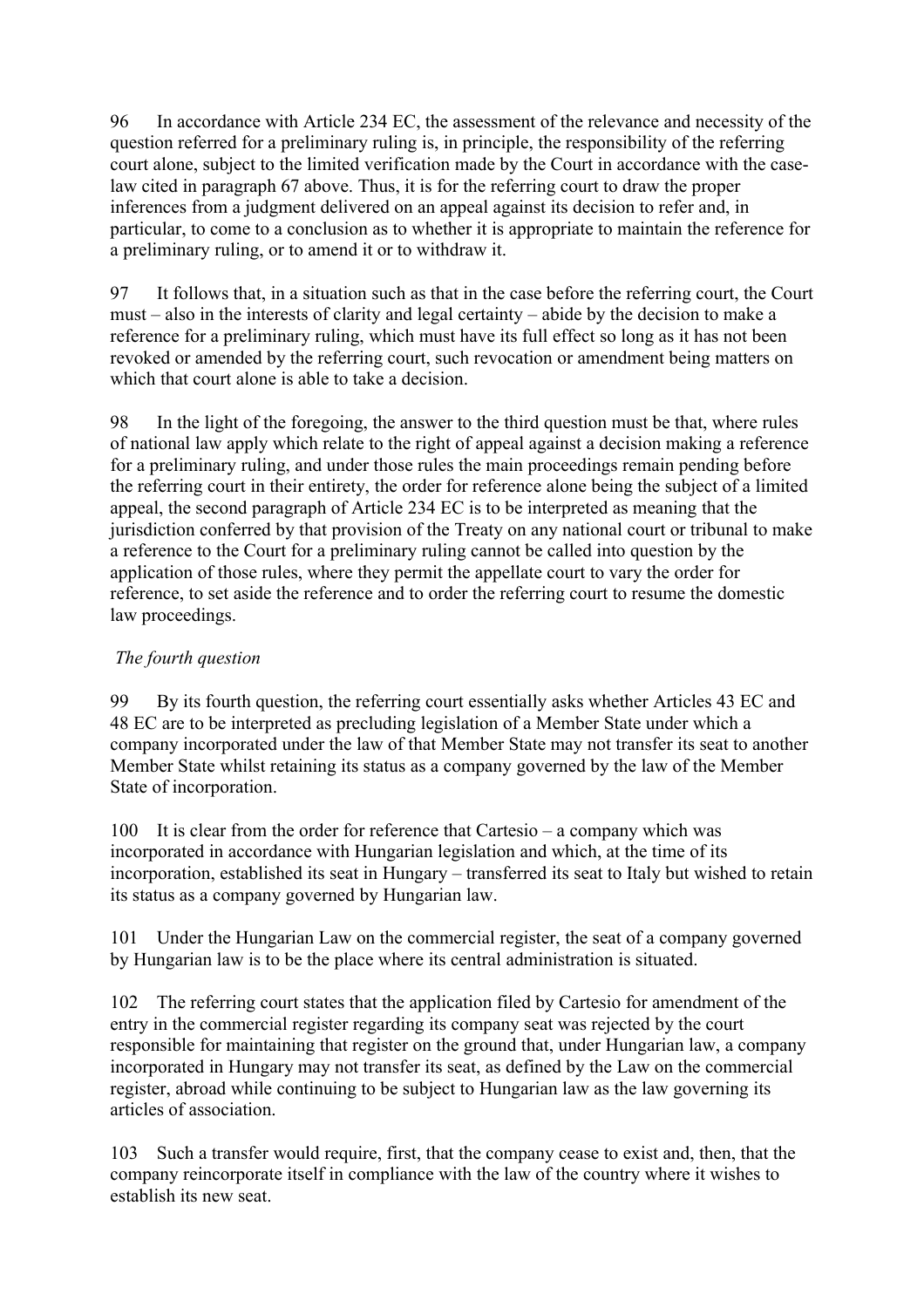104 In that regard, the Court observed in paragraph 19 of *Daily Mail and General Trust* that companies are creatures of national law and exist only by virtue of the national legislation which determines its incorporation and functioning.

105 In paragraph 20 of *Daily Mail and General Trust*, the Court stated that the legislation of the Member States varies widely in regard to both the factor providing a connection to the national territory required for the incorporation of a company and the question whether a company incorporated under the legislation of a Member State may subsequently modify that connecting factor. Certain States require that not merely the registered office but also the real seat (*siège réel*) – that is to say, the central administration of the company – should be situated in their territory, and the removal of the central administration from that territory thus presupposes the winding-up of the company with all the consequences that winding-up entails under company law. The legislation of other States permits companies to transfer their central administration to a foreign country but certain of them make that right subject to certain restrictions, and the legal consequences of a transfer vary from one Member State to another.

106 The Court added, in paragraph 21 of *Daily Mail and General Trust*, that the EEC Treaty had taken account of that variety in national legislation. In defining, in Article 58 of that Treaty (later Article 58 of the EC Treaty, now Article 48 EC), the companies which enjoy the right of establishment, the EEC Treaty placed on the same footing, as connecting factors, the registered office, central administration and principal place of business of a company.

107 In Case C-208/00 *Überseering* [2002] ECR I-9919, paragraph 70, the Court, whilst confirming those dicta, inferred from them that the question whether a company formed in accordance with the legislation of one Member State can transfer its registered office or its actual centre of administration to another Member State without losing its legal personality under the law of the Member State of incorporation, and, in certain circumstances, the rules relating to that transfer, are determined by the national law in accordance with which the company was incorporated. The Court concluded that a Member State is able, in the case of a company incorporated under its law, to make the company's right to retain its legal personality under the law of that Member State subject to restrictions on the transfer to a foreign country of the company's actual centre of administration.

108 It should be pointed out, moreover, that the Court also reached that conclusion on the basis of the wording of Article 58 of the EEC Treaty. In defining, in that article, the companies which enjoy the right of establishment, the EEC Treaty regarded the differences in the legislation of the various Member States both as regards the required connecting factor for companies subject to that legislation and as regards the question whether — and, if so, how the registered office (*siège statutaire*) or real seat (*siège réel*) of a company incorporated under national law may be transferred from one Member State to another as problems which are not resolved by the rules concerning the right of establishment, but which must be dealt with by future legislation or conventions (see, to that effect, *Daily Mail and General Trust*, paragraphs 21 to 23, and *Überseering*, paragraph 69).

109 Consequently, in accordance with Article 48 EC, in the absence of a uniform Community law definition of the companies which may enjoy the right of establishment on the basis of a single connecting factor determining the national law applicable to a company, the question whether Article 43 EC applies to a company which seeks to rely on the fundamental freedom enshrined in that article – like the question whether a natural person is a national of a Member State, hence entitled to enjoy that freedom – is a preliminary matter which, as Community law now stands, can only be resolved by the applicable national law. In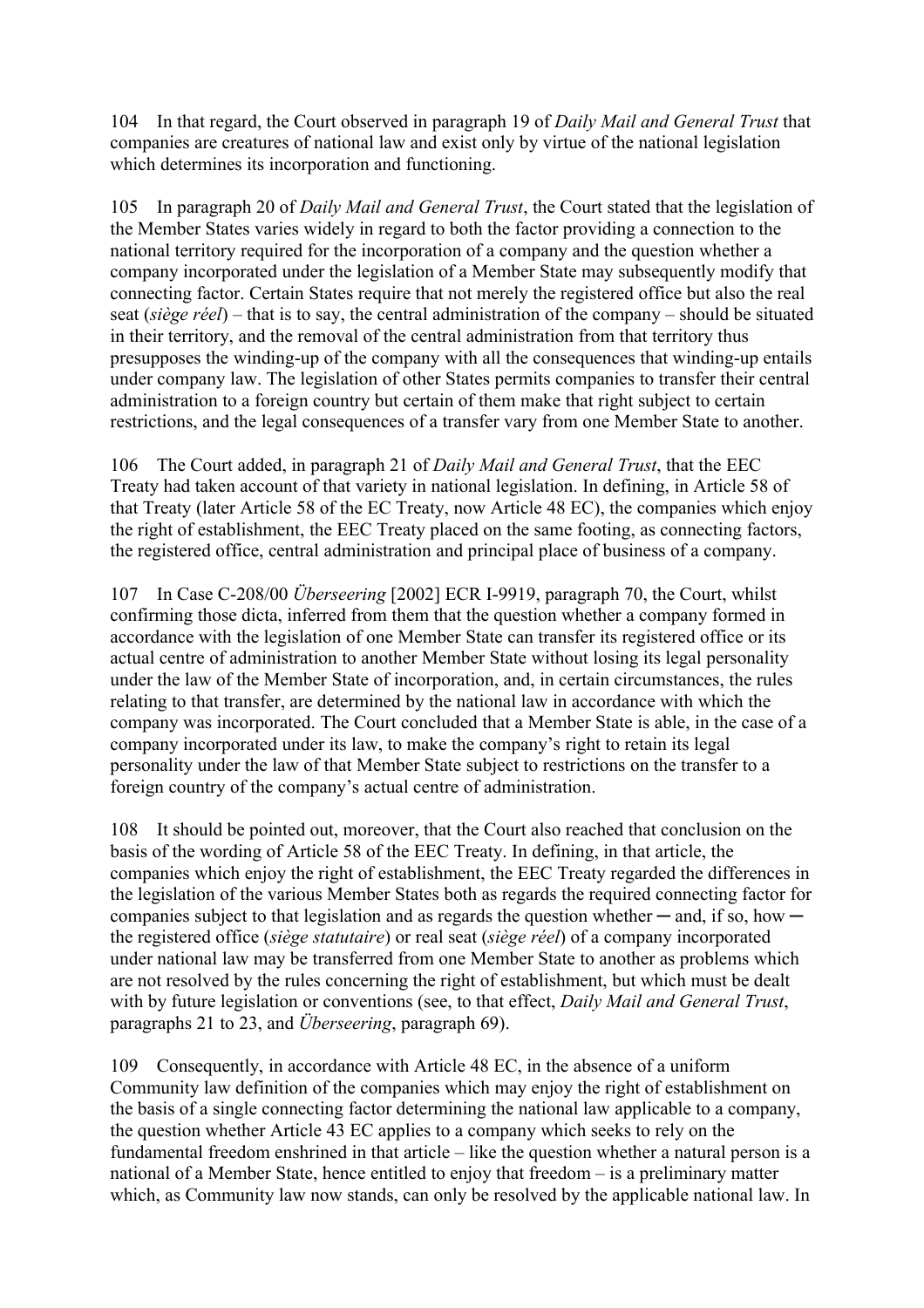consequence, the question whether the company is faced with a restriction on the freedom of establishment, within the meaning of Article 43 EC, can arise only if it has been established, in the light of the conditions laid down in Article 48 EC, that the company actually has a right to that freedom.

110 Thus a Member State has the power to define both the connecting factor required of a company if it is to be regarded as incorporated under the law of that Member State and, as such, capable of enjoying the right of establishment, and that required if the company is to be able subsequently to maintain that status. That power includes the possibility for that Member State not to permit a company governed by its law to retain that status if the company intends to reorganise itself in another Member State by moving its seat to the territory of the latter, thereby breaking the connecting factor required under the national law of the Member State of incorporation.

111 Nevertheless, the situation where the seat of a company incorporated under the law of one Member State is transferred to another Member State with no change as regards the law which governs that company falls to be distinguished from the situation where a company governed by the law of one Member State moves to another Member State with an attendant change as regards the national law applicable, since in the latter situation the company is converted into a form of company which is governed by the law of the Member State to which it has moved.

112 In fact, in that latter case, the power referred to in paragraph 110 above, far from implying that national legislation on the incorporation and winding-up of companies enjoys any form of immunity from the rules of the EC Treaty on freedom of establishment, cannot, in particular, justify the Member State of incorporation, by requiring the winding-up or liquidation of the company, in preventing that company from converting itself into a company governed by the law of the other Member State, to the extent that it is permitted under that law to do so.

113 Such a barrier to the actual conversion of such a company, without prior winding-up or liquidation, into a company governed by the law of the Member State to which it wishes to relocate constitutes a restriction on the freedom of establishment of the company concerned which, unless it serves overriding requirements in the public interest, is prohibited under Article 43 EC (see to that effect, inter alia, *CaixaBank France*, paragraphs 11 and 17).

114 It should also be noted that, following the judgments in *Daily Mail and General Trust* and *Überseering*, the developments in the field of company law envisaged in Articles 44(2)(g) EC and 293 EC, respectively, as pursued by means of legislation and agreements, have not as yet addressed the differences, referred to in those judgments, between the legislation of the various Member States and, accordingly, have not yet eradicated those differences.

115 The Commission maintains, however, that the absence of Community legislation in this field – noted by the Court in paragraph 23 of *Daily Mail and General Trust* – was remedied by the Community rules, governing the transfer of the company seat to another Member State, laid down in regulations such as Regulation No 2137/85 on the EEIG and Regulation No 2157/2001 on the SE or, moreover, Council Regulation (EC) No 1435/2003 of 22 July 2003 on the Statute for a European cooperative society (SCE) (OJ 2003 L 207, p. 1), as well as by the Hungarian legislation adopted subsequent to those regulations.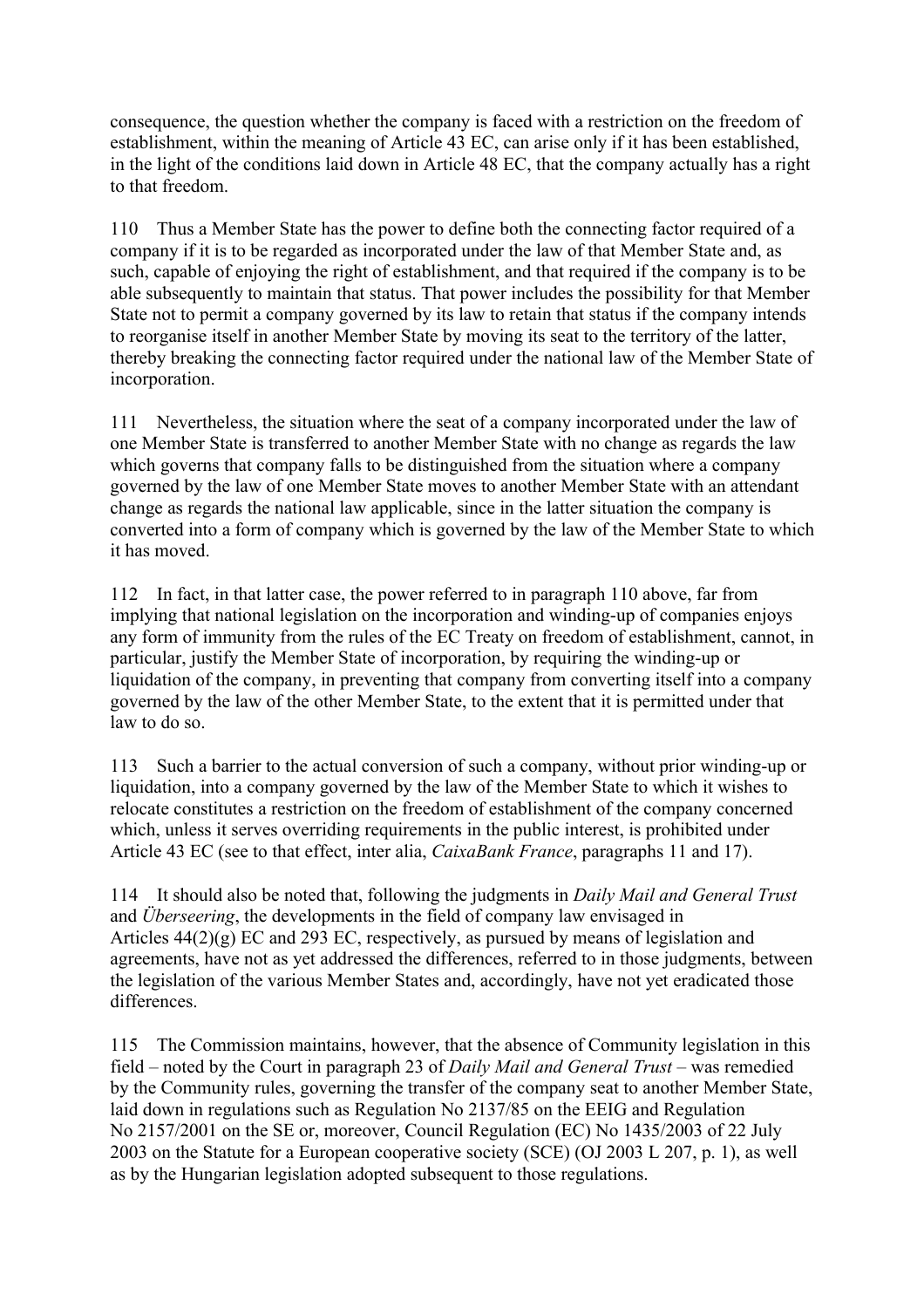116 The Commission argues that those rules may – and should – be applied mutatis mutandis to the cross-border transfer of the real seat of a company incorporated under the law of a Member State.

117 In that regard, it should be noted that although those regulations, adopted on the basis of Article 308 EC, in fact lay down a set of rules under which it is possible for the new legal entities which they establish to transfer their registered office (*siège statutaire*) and, accordingly, also their real seat (*siège réel*) – both of which must, in effect, be situated in the same Member State – to another Member State without it being compulsory to wind up the original legal person or to create a new legal person, such a transfer nevertheless necessarily entails a change as regards the national law applicable to the entity making such a transfer.

118 That is clear, for example, in the case of a European company, from Articles 7 to 9(1)(c)(ii) of Regulation No 2157/2001.

119 As it is, in the case before the referring court, Cartesio merely wishes to transfer its real seat from Hungary to Italy, while remaining a company governed by Hungarian law, hence without any change as to the national law applicable.

120 Accordingly, the application mutatis mutandis of the Community legislation to which the Commission refers – even if it were to govern the cross-border transfer of the seat of a company governed by the law of a Member State – cannot in any event lead to the predicted result in circumstances such as those of the case before the referring court.

121 Further, as regards the implications of *SEVIC Systems* for the principle established in *Daily Mail and General Trust* and *Überseering*, it should be pointed out that those judgments do not relate to the same problem and that, consequently, *SEVIC Systems* cannot be said to have qualified the scope of *Daily Mail and General Trust* or *Überseering*.

122 The case which gave rise to the judgment in *SEVIC Systems* concerned the recognition, in the Member State of incorporation of a company, of an establishment operation carried out by that company in another Member State by means of a cross-border merger, which is a situation fundamentally different from the circumstances at issue in the case which gave rise to the judgment in *Daily Mail and General Trust*, but similar to the situations considered in other judgments of the Court (see Case C-212/97 *Centros* [1999] ECR I-1459; *Überseering*; and Case C-167/01 *InspireArt* [2003] ECR I-10155).

123 In such situations, the issue which must first be decided is not the question, referred to in paragraph 109 above, whether the company concerned may be regarded as a company which possesses the nationality of the Member State under whose legislation it was incorporated but, rather, the question whether or not that company – which, it is common ground, is a company governed by the law of a Member State – is faced with a restriction in the exercise of its right of establishment in another Member State.

124 In the light of all the foregoing, the answer to the fourth question must be that, as Community law now stands, Articles 43 EC and 48 EC are to be interpreted as not precluding legislation of a Member State under which a company incorporated under the law of that Member State may not transfer its seat to another Member State whilst retaining its status as a company governed by the law of the Member State of incorporation.

**Costs**